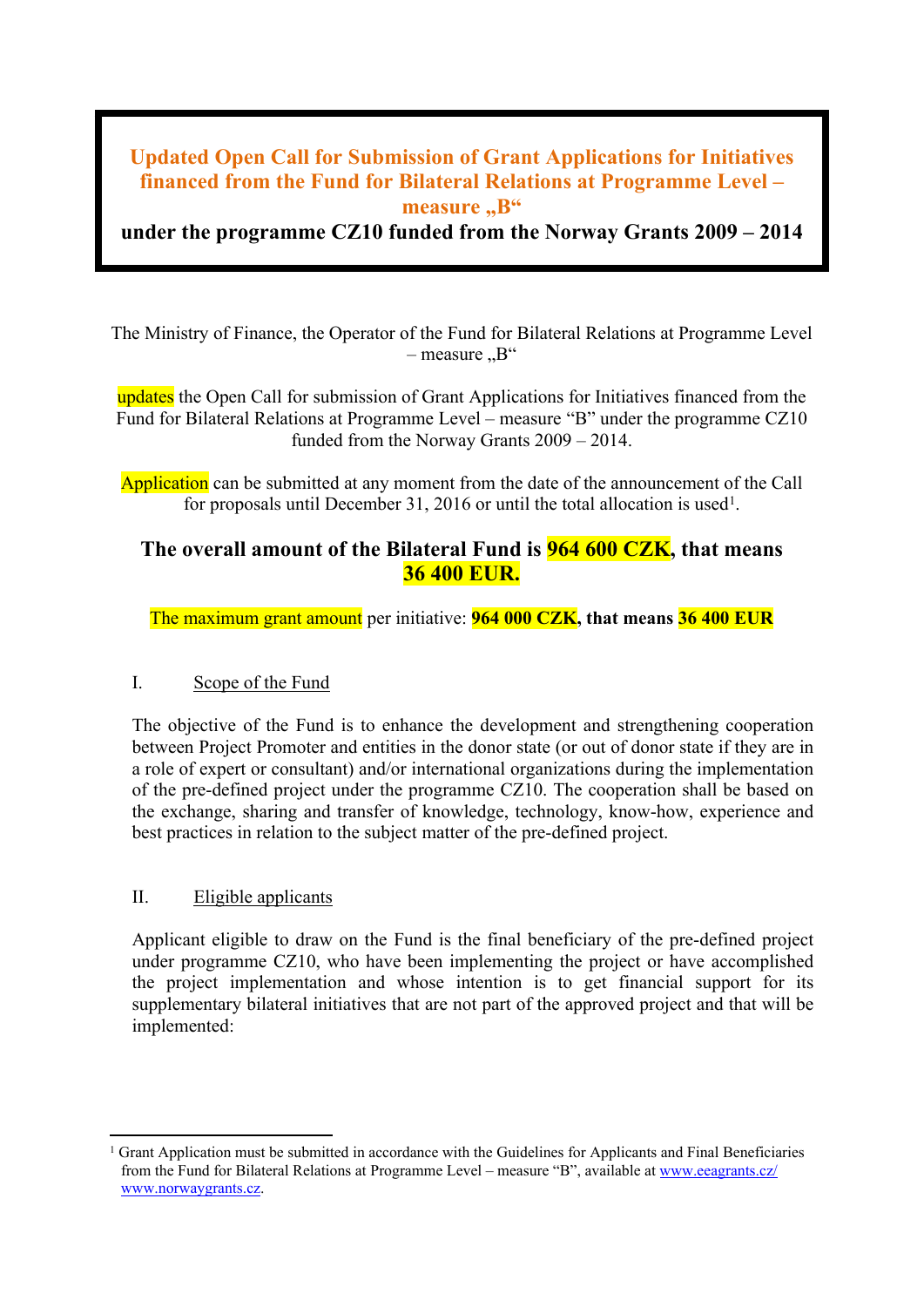- a) in cooperation with the project partner<sup>2</sup>, including the Council of Europe;
- b) in cooperation with institutions from the donor state (or out of donor state) and/or international organizations (including the European Union Agency for Fundamental Rights) competent in the subject matter of the pre-defined project implementation (i.e. actively involved in the area of pre-defined project implementation for a minimal period of 1 year).

#### III. Eligible initiatives

The Fund is designed to finance targeted one-off or short-term supplementary initiatives in the pre-defined project under the programme CZ10. These are not the initiatives crucial for achieving planned outcomes and outputs of the pre-defined project/sub-project.

Eligible initiative that may be, according to art. 5.1, Annex 1 of the CZ 10 Programme Agreement, financed from the Fund, is the international workshop on implementation of the Directive (EU) 2015/849 of the European Parliament and of the Council of 20 May 2015 on the prevention of the use of the financial system for the purposes of money laundering or terrorist financing and EU Action plan for Strengthening the Fight against Terrorist Financing and evaluation of their impact.

#### IV. Eligible expenditures and their reimbursement

According to Article 7.7 of the Regulation on the implementation of the Norwegian Financial Mechanism 2009-2014 adopted by the Norwegian Ministry of Foreign Affairs, following categories of expenditure are eligible for funds:

- fees and travel costs for participation in conferences, seminars, courses, work meetings and workshops;
- travel costs for study trips abroad;
- travel costs, per diems and salary costs for visits by experts;
- taxi costs taxi may be used only in exceptional and justified cases, if transportation cannot be assured by other means of transport;
- expert fees;
- costs related to studies, including feasibility studies, and preparation of financial, economic and technical analyses;
- costs of conferences, seminars, working meetings and workshops, interpreting and translations of working materials;
- costs for promotional and information activities aimed at strengthening bilateral relations;
- external consultancy fees:
- travel insurance, ticket cancellation insurance;

<sup>2</sup> Partner organisation from the Donor State means a subject from Norway and/or international organizations including and the European Union Agency for Fundamental Rights, bound to the Final Beneficiary by the Partnership Agreement.